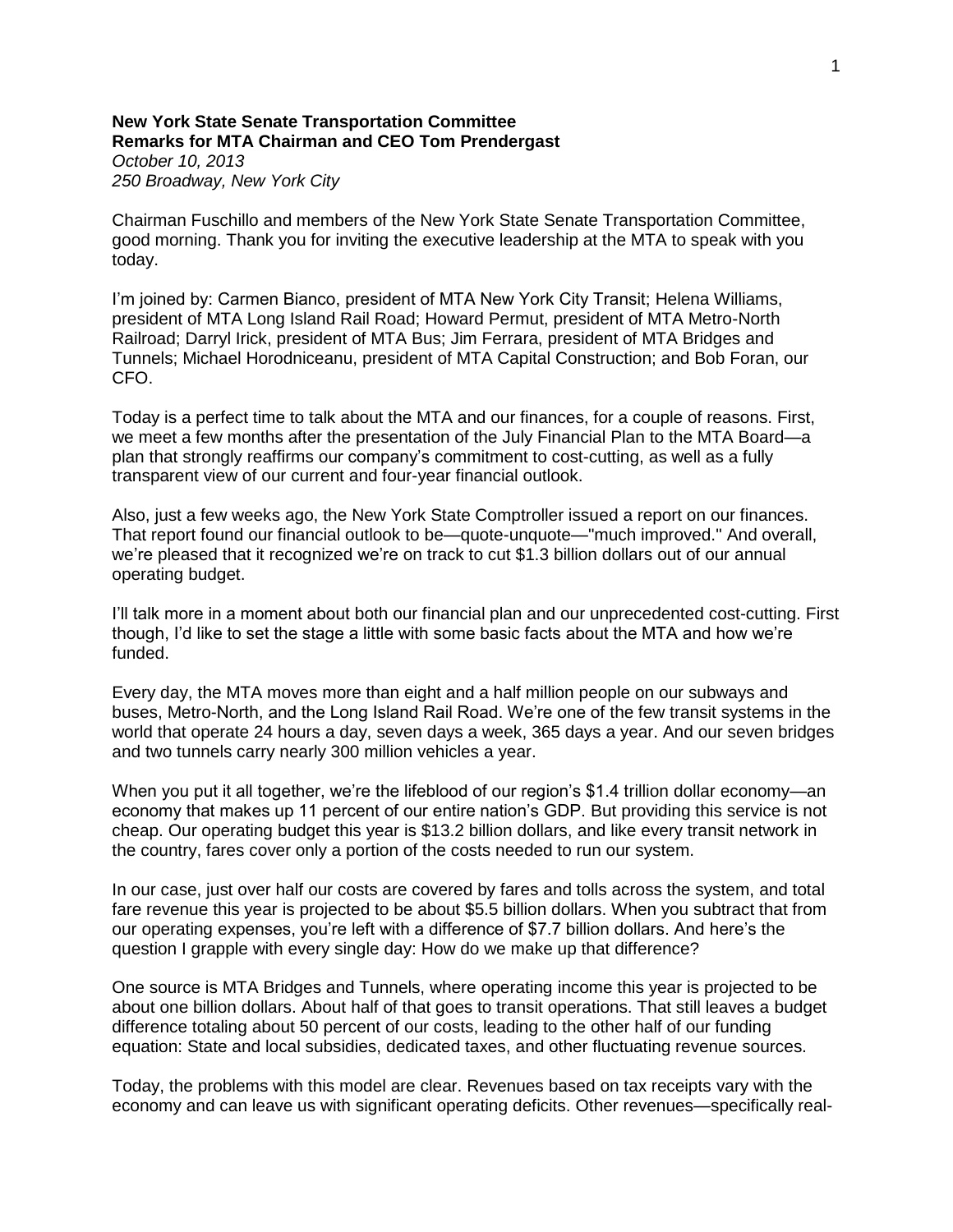estate—are extremely volatile. Between 2007 and 2009, our real-estate revenue fell more than \$1.2 billion dollars. This year to-date, real-estate-related revenues are \$80 million dollars more than projected. But, most of that increase was attributable to just nine transactions that took place very early in the year. Budgeting against such volatility requires a conservative approach.

The PMT, which generates about \$1.4 billion dollars annually, is a more predictable revenue source that is not as sensitive to downturns in the economy. But I don't need to tell this audience that the tax is very unpopular in much of the MTA region. Since it was enacted, the Governor and the Legislature have agreed on new exemptions to mitigate its impact on certain small businesses and schools. Although I was gratified that both the Governor and the Legislature agreed to make the MTA whole for the lost revenue, any subsequent erosion of this important revenue stream would put tremendous pressure on the MTA's operating budget.

The cost of running our operation is also increasing rapidly, leaving us continually trying to catch up. But the reason for these rising costs has nothing to do with providing good service, nothing to do with discretionary costs, nothing to do with inflation, and nothing to do with effective management. It has everything to do with non-discretionary costs—costs that are largely beyond our control—like healthcare, paratransit, energy, and debt service. These costs comprise almost half of the MTA's budget.

Just listen to this. Every year from 2013 to 2017, our employee and retiree healthcare costs are projected to rise more than nine percent. Debt service is projected to increase more than seven percent. And even after we cut our paratransit costs by \$250 million a year through more aggressive management, they still rise by some nine percent a year. In total, costs in these three areas alone are projected to be \$1.5 billion dollars a year higher by 2017. That's \$1.5 billion.

At the same time, our discretionary costs—the costs we can control—are projected to increase just 1.6 percent a year from 2013 to 2017, exactly on pace with the consumer price index. As a result—although our Financial Plan is balanced through 2013—we're looking at serious, structural deficits beginning in 2014 and beyond. So what are our options?

Well, the subsidy part of the equation is up to Albany. That means my best option—my only option—is looking at our operation. And in that sense, I'm looking at three things: Our costs, the services we provide, and fares.

Let's start inside the MTA, because a lot of people don't know how successful we've been at holding our discretionary costs in check. And the truth is, despite what you may have heard, we are fundamentally overhauling the way we do business.

We've cut more than \$800 million dollars out of our annual operating budget—the most aggressive cost-cutting in the history of the MTA. And I want to assure you: this work is far from over. In fact, as the State Comptroller noted, we're on track to achieve annual savings of more than \$1.3 billion dollars by 2017. And you'll see increased cost reduction targets in our next financial plan, coming out in November. Just this year:

 We refinanced \$6 billion of our long-term debt to capitalize on lower interest rates, and we're using the savings—more than a billion dollars—to reinvest in our next Capital Program. To put that in context, that's the equivalent of adding another billion dollars to our Capital Program, without an increase in costs.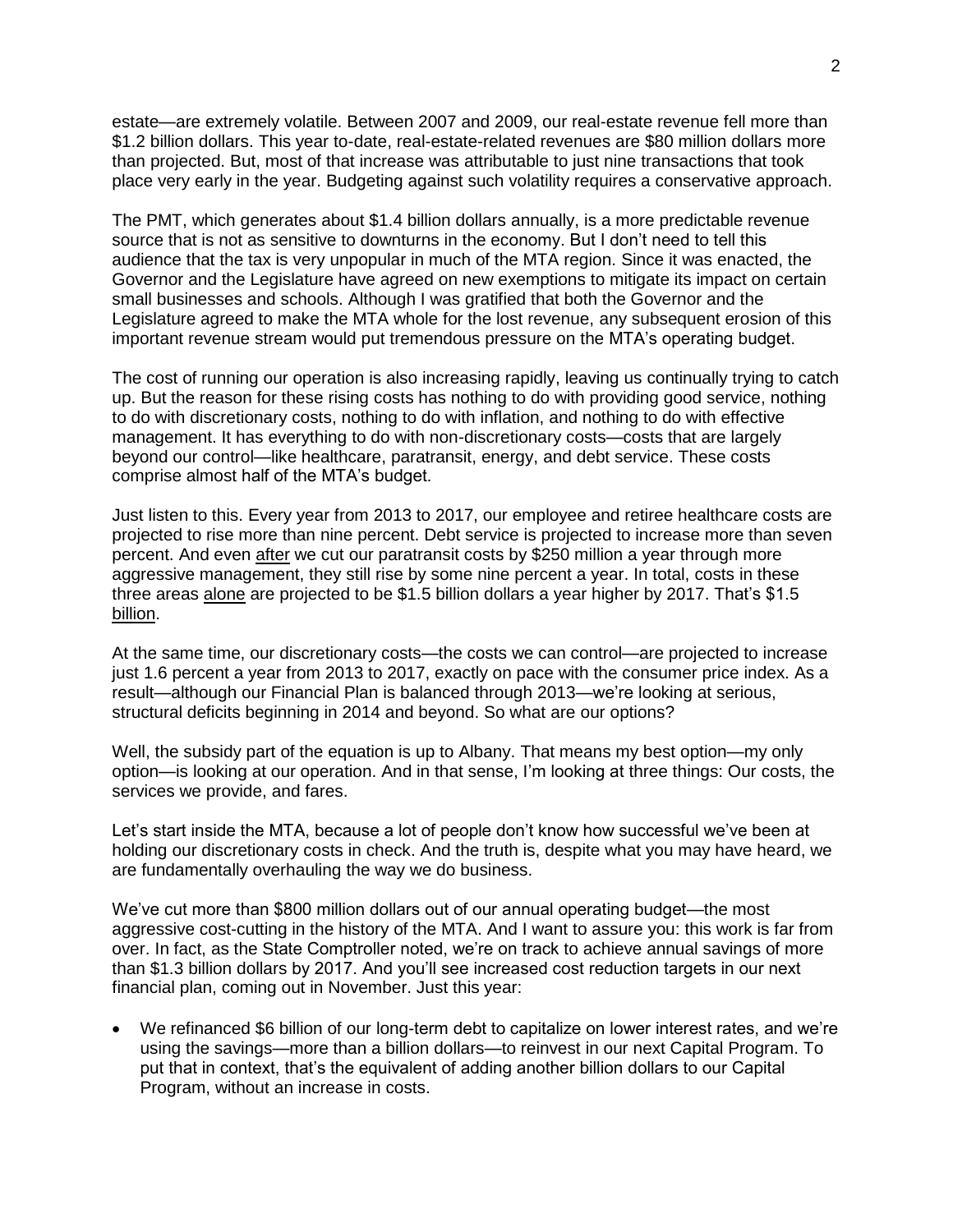- We're using that \$80 million dollars in surplus real-estate revenue—a one-time windfall—to pay down unfunded pension obligations, a move that will save us \$6 million dollars a year for the next 20 years.
- Building on earlier administrative consolidations, we announced the consolidation of our Information Technology staff, which is expected to make delivery of these crucial services more efficient and cost-effective.
- We're even hedging against volatile energy prices, and we're constantly on the lookout for other cost-saving opportunities.

But we're not just cutting costs. Ridership is at an all-time high and our customers—throughout all 5,000 square miles of our network—depend on us more than ever. That's why in July, our Board voted to put \$18 million dollars back into service, and to improving our customers' daily experience on the system. That's \$47 million dollars we've been able to put into improved and expanded service in the past two years.

To achieve further gains, we must develop a new relationship with labor that focuses on inefficiencies and controls the underlying drivers of the MTA's cost increases. Toward this end, our Financial Plan assumes that each new labor contract will include "net zero" wage increases, which means wage increases only if they're offset by productivity improvements or contributions to benefit costs. Not incidentally, non-represented MTA employees are currently in their fifth straight year without a wage increase. So as I hope you can see, we're doing everything we can to hold the line on discretionary expenses.

And that, finally, brings me back to fares. Since 2009 and the passage of our current subsidies, our annual financial plans have acknowledged the necessity for regular, biennial fare and toll increases to reduce our revenue shortfalls, and also avoid a huge jump in fares when increases happen sporadically and unpredictably.

So yes, we're looking at our financial needs in 2015 and 2017, and what sort of fare and toll increase we'll need. But those increases will be dependent on our overall financial situation at the time. And my goal will always be to keep future fare and toll increases as low as possible. That's the objective of our efforts to keep driving down our costs.

Still, transit fares today are clearly one of the best deals in New York. I'd like to read a brief passage from a report by New York City's Independent Budget Office that came out after this year's increase, and speaks to the value we provide. The report says, and I quote:

"MetroCards, free transfers, and discount passes have reduced the average fare so much that after accounting for inflation, the typical amount paid per trip is 18 percent lower now than it was in 1996."

I don't know about all of you, but I can't think of a single item in New York beside a subway ride selling nearly 20 percent below its 1996 price. Meanwhile, according to Taxi and Limousine Commission data, the average inflation-adjusted fare for a taxi ride is up 36 to 43 percent since January 1996, depending on the distance.

But even as discounts have continued to keep subways and bus fares one of the best bargains in the city, I can't ignore the fact that many of our suburban customers—both those who ride our commuter rails and those who cross our bridges—feel the pinch with every successive fare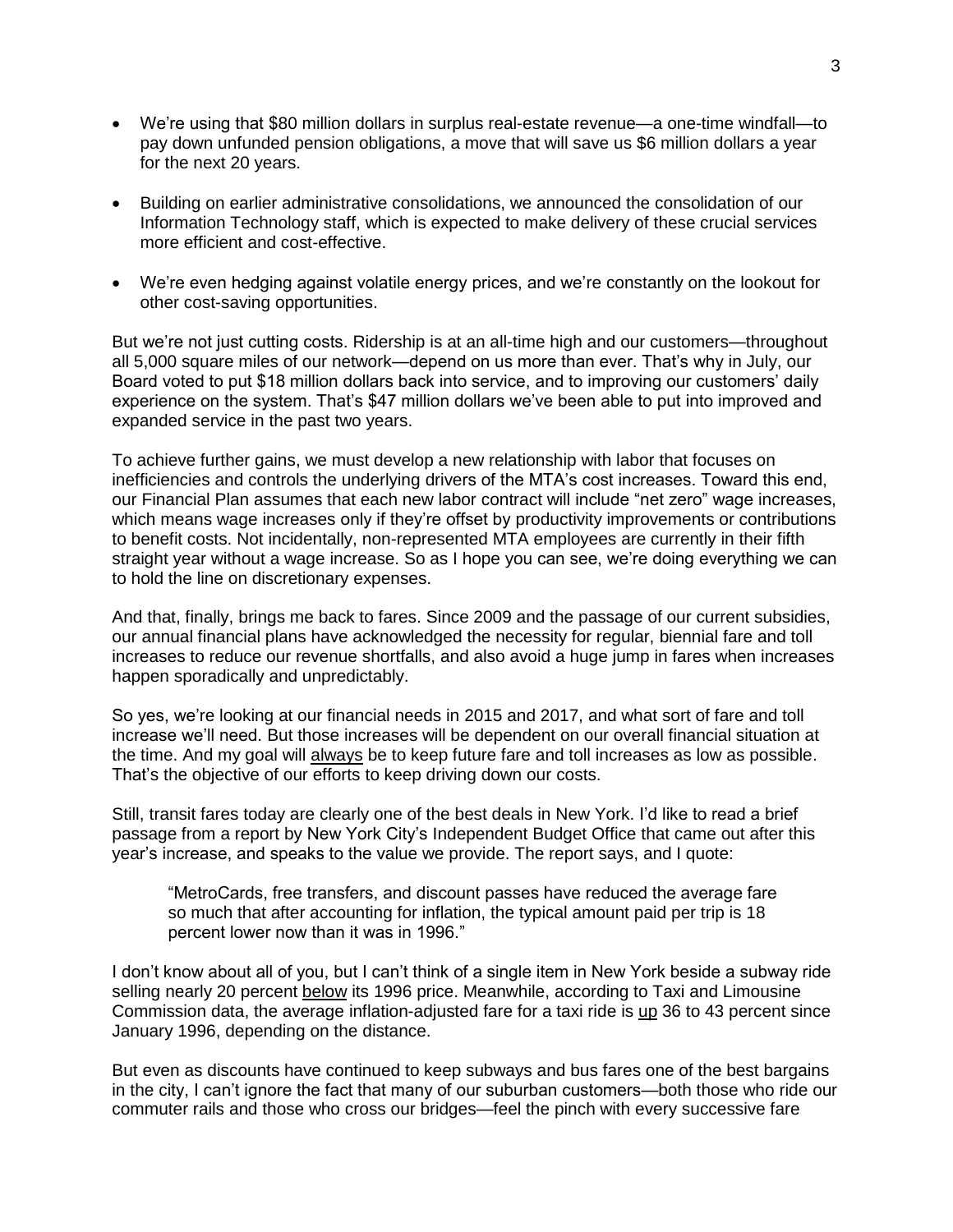increase and are increasingly frustrated if service does not meet their expectations. I understand their concerns. It's the reason why I welcome a continuing dialogue with all of you about identifying a sustainable source of funding for the MTA network, and why my greatest challenge is to see that the MTA's operating costs are being aggressively and appropriately managed and that MTA continues to provide safe and reliable service that meets the constantly evolving needs of the public. When the MTA does that, it at least gives our customers and elected officials confidence that the MTA revenue from measures they approve is being well spent.

Before I wrap up, I want to touch on another critically important aspect of the MTA's finances: the Capital Program, which could very well be a synonym for "investment in transit." Before Superstorm Sandy and all the devastation she wrought, the MTA's current, five-year Capital Program was about \$24 billion dollars.

Our Board recently approved an amendment to the Program adding \$5.8 billion dollars for what we call "resiliency" work—projects that will fortify our network to prepare for big storms in the future. We expect this work to be funded mostly through reimbursements from the federal government, and these funds come in addition to the \$4.7 billion dollars for Sandy-related repairs, already approved by the State in a previous amendment.

We're close to the one-year anniversary of that terrible storm—the worst disaster ever to hit our system. We were able to restore service, piece by piece, and bring the region back to normal. But restoring service was just the beginning. We have years and years of work just to get where we were the day before Sandy struck—on top of another monumental job: fortifying our network to prepare for big storms in the future.

But we're not wasting any time. We started recovery projects almost as soon as the water receded and so far, we have more than \$500 million dollars in repair contracts underway, and around \$3 billion dollars more in construction projects in design. All of which we expect will be funded by the Federal Transportation Administration.

In total, when you include Sandy repair and mitigation projects, the current Capital Program is about \$35 billion dollars. That sounds like a lot, but you simply can't run a 24/7 system especially one that's 109-years-old and used by eight and a half million people every day without the money to maintain its aging infrastructure.

Just look at where our network was in 1983, before capital investments kicked in. The average subway car went fewer than 8,000 miles before breaking down. The average commuter rail train went about 15,000 miles before breaking down. Today, those numbers are 170,000 and 140,000 miles, respectively—meaning subways are more than 20 times more reliable and commuter rail trains are about 10 times more reliable.

Because of capital renewal, we have in our system a whole new generation of customers who never knew a system in disrepair, when track fires and derailments were all-too-frequent. What's more: You may not realize how many jobs in New York State are created by the MTA's capital investments, but the numbers are staggering. The New York Building Congress estimates that last year, the MTA alone accounted for 25 percent of the downstate construction industry, or 18,000 jobs.

But the Capital Program's impact reaches far beyond downstate. It also has a profound effect on economic development in every corner of the Empire State, and here are just two examples: